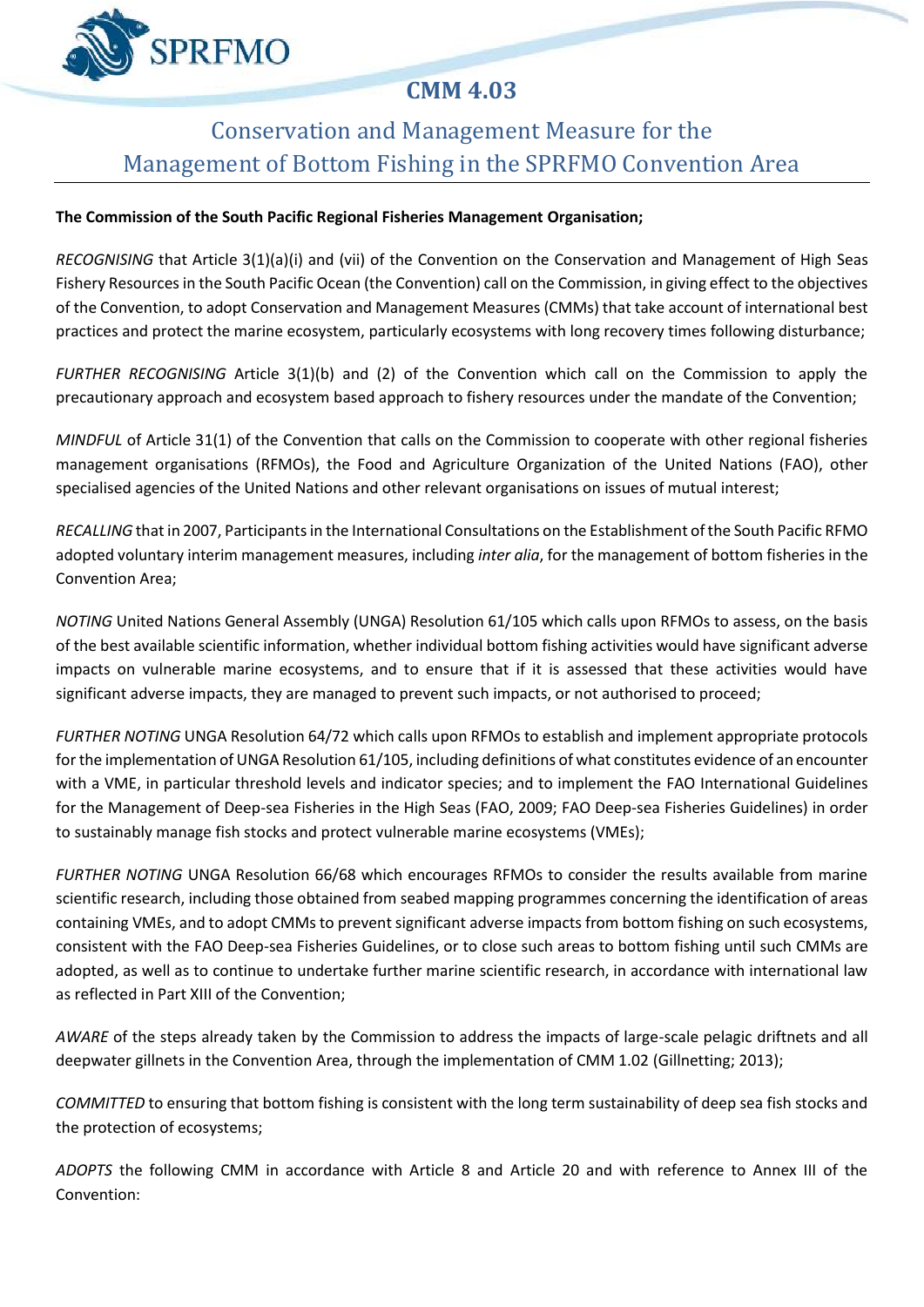#### **OBJECTIVE**

1. To promote the sustainable management of bottom fisheries including target fish stocks as well as non-target species taken as bycatch, in these fisheries, and to protect the marine ecosystems in which those resources occur, including *inter alia*, the prevention of significant adverse impacts on vulnerable marine ecosystems.

#### **GENERAL PROVISIONS**

- 2. This CMM applies to all fishing vessels flying the flag of a Member or Cooperating Non-Contracting Party (CNCP) to the South Pacific Regional Fisheries Management Organisation (SPRFMO) engaging or intending to engage in bottom fishing in the Convention Area.
- 3. For the purposes of this CMM, the term "vulnerable marine ecosystem" (VME) means a marine ecosystem that has the characteristics referred to in paragraph 42 and elaborated in the Annex of the FAO International Guidelines for the Management of Deep-Sea Fisheries in the High Seas (FAO, 2009; FAO Deep-sea Fisheries Guidelines).
- 4. For the purposes of this CMM, the term "bottom fishing" is defined as fishing using any gear type likely to come in contact with the seafloor or benthic organisms during the normal course of operations.
- 5. To assist in the review of this CMM, including *inter alia*, the development of spatial management arrangements and sustainable catch levels, the Commission requests the Scientific Committee, by no later than the third meeting of the Scientific Committee in 2015, to:
	- a) undertake an assessment of the likely impact of specific gear types, particularly trawl, on VMEs, to further inform the definition of bottom fishing;
	- b) undertake stock assessments of principal deep-sea fishery resources targeted, and, to the extent possible, taken as bycatch and caught incidentally in these fisheries, including straddling resources;
	- c) develop and provide advice and recommendations to the Commission on criteria for what constitutes evidence of an encounter with a VME, in particular threshold levels and indicator species;
	- d) develop and provide advice and recommendations to the Commission on the most appropriate response to a VME encounter, including *inter alia* closing particular areas to a particular gear type or types;
	- e) review and streamline the SPRFMO Bottom Fishery Impact Assessment Standard (SPRFMO BFIAS) agreed by the Scientific Working Group in 2011 to take account of the latest scientific information available;
	- f) provide advice on the appropriate spatial resolution and time period for footprint mapping; and
	- g) develop maps of VME distribution in the Convention Area.
- 6. For the purpose of this CMM, the term "bottom fishing footprint" means a map of the spatial extent and distribution of historical bottom fishing in the Convention Area of all vessels flagged to a particular Member or CNCP over the period 1 January 2002 to 31 December 2006.
- 7. The provisions of this CMM and those of the 2007 Interim Measures for bottom fisheries are not necessarily to be considered precedents for future allocation or other decisions in accordance with Article 21 of the Convention relating to participation in bottom fisheries in the Convention Area and adjacent areas of national jurisdiction in the circumstances provided for in Article 20(4)(ii) and (iii) with the consent of the relevant coastal State Member or Members.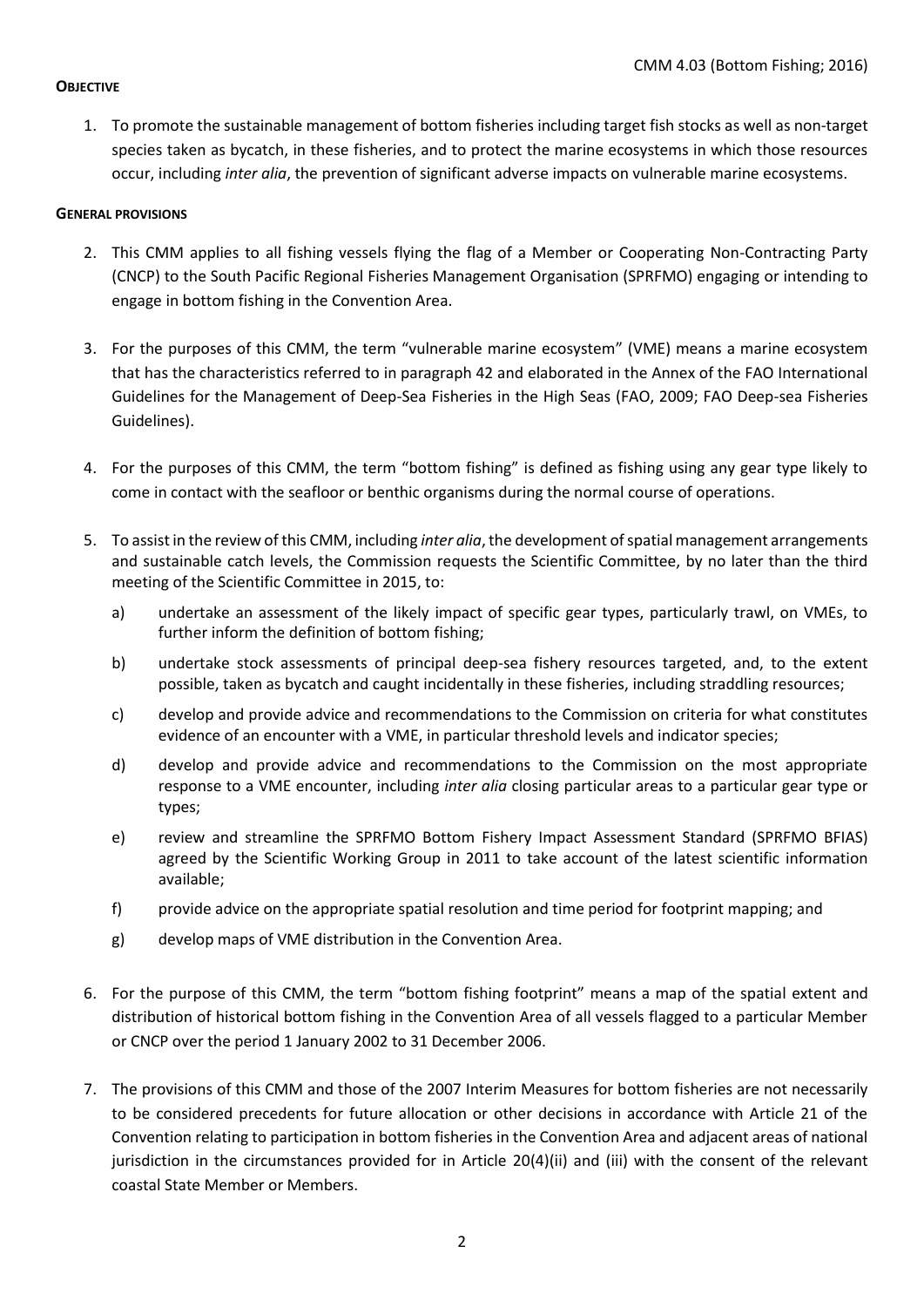#### **MANAGEMENT OF BOTTOM FISHING AND FISHERIES**

- 8. In respect of bottom fisheries, Members and CNCPs agree to:
	- a) prepare and submit to the Scientific Committee a bottom fishing footprint as defined in paragraph 6, and a bottom fishing impact assessment, in accordance with paragraphs 10 to 15;
	- b) prohibit vessels flying their flag from participating in bottom fishing activities in the Convention Area, except in accordance with the provisions of this CMM;
	- c) except as provided for in paragraphs 16 to 20 below, limit bottom fishing catch in the Convention Area to a level that does not exceed the annual average levels of that Member or CNCP over the period 1 January 2002 to 31 December 2006;
	- d) except as provided for in paragraphs 16 to 20 below, restrict bottom fishing to within the bottom fishing footprint of that Member or CNCP established in accordance with sub-paragraph (a);
	- e) pending the development of an SPRFMO Observer Programme and until the Scientific Committee undertakes the assessments provided for in paragraph 5 (a) and (b) of this CMM:
		- i. for vessels using trawl gear in the Convention Area, ensure 100 percent observer coverage for vessels flying their flag for the duration of the trip;
		- ii. for each other bottom fishing gear type, ensure that there is at least a 10 percent level of observer coverage each fishing year;
	- f) until the Scientific Committee has developed advice on SPRFMO threshold levels pursuant to paragraph 5(c) of this CMM, establish threshold levels for encounters with VMEs for vessels flying their flag, taking into account paragraph 68 of the FAO Deep-sea Fisheries Guidelines;
	- g) require vessels flying their flag to cease bottom fishing activities within five (5) nautical miles of any site in the Convention Area where evidence of a VME is encountered above threshold levels established under sub-paragraph (f) in the course of fishing operations, and to report the encounter to the Secretariat of the Commission in accordance with the guidelines at Annex 1, so that appropriate action can be taken in respect of the relevant site;
	- h) notwithstanding sub-paragraphs (d) and (g) above, a Member or a CNCP may exclude part of its bottom fishing footprint from the application of sub-paragraph (g) by dividing its footprint into areas open to bottom fishing, areas closed to bottom fishing and areas to which sub-paragraph (g) would apply. These exclusions must have the purpose of preventing significant adverse impacts to VMEs.
- 9. Nothing in paragraph 8 shall affect the rights of Members and CNCPs to apply additional or more stringent compatible measures to their flagged vessels conducting bottom fishing.

#### **ASSESSMENT OF BOTTOM FISHING**

- 10. No Member or CNCP shall authorise their flagged vessels to engage in any bottom fishing within the Convention Area unless they have undertaken an assessment of the impact of their flagged vessels' bottom fishing. Any assessment carried out after 2011 must be done in accordance with the FAO Deep-sea Fisheries Guidelines, and taking into account the SPRFMO BFIAS and areas identified where VMEs are known or suspected to occur in the area to be fished. When preparing assessments, Members and CNCPs will take into account the information provided pursuant to paragraph 23 of this CMM.
- 11. Assessments by Members or CNCPs shall also address whether the proposed activities achieve the objectives described in paragraph 1 of this CMM and Article 2 of the Convention.
- 12. The Scientific Committee shall:
	- a) assess, on the basis of the best available scientific information, whether the proposed bottom fishing would have significant adverse impacts on VMEs and if it is assessed that these activities would have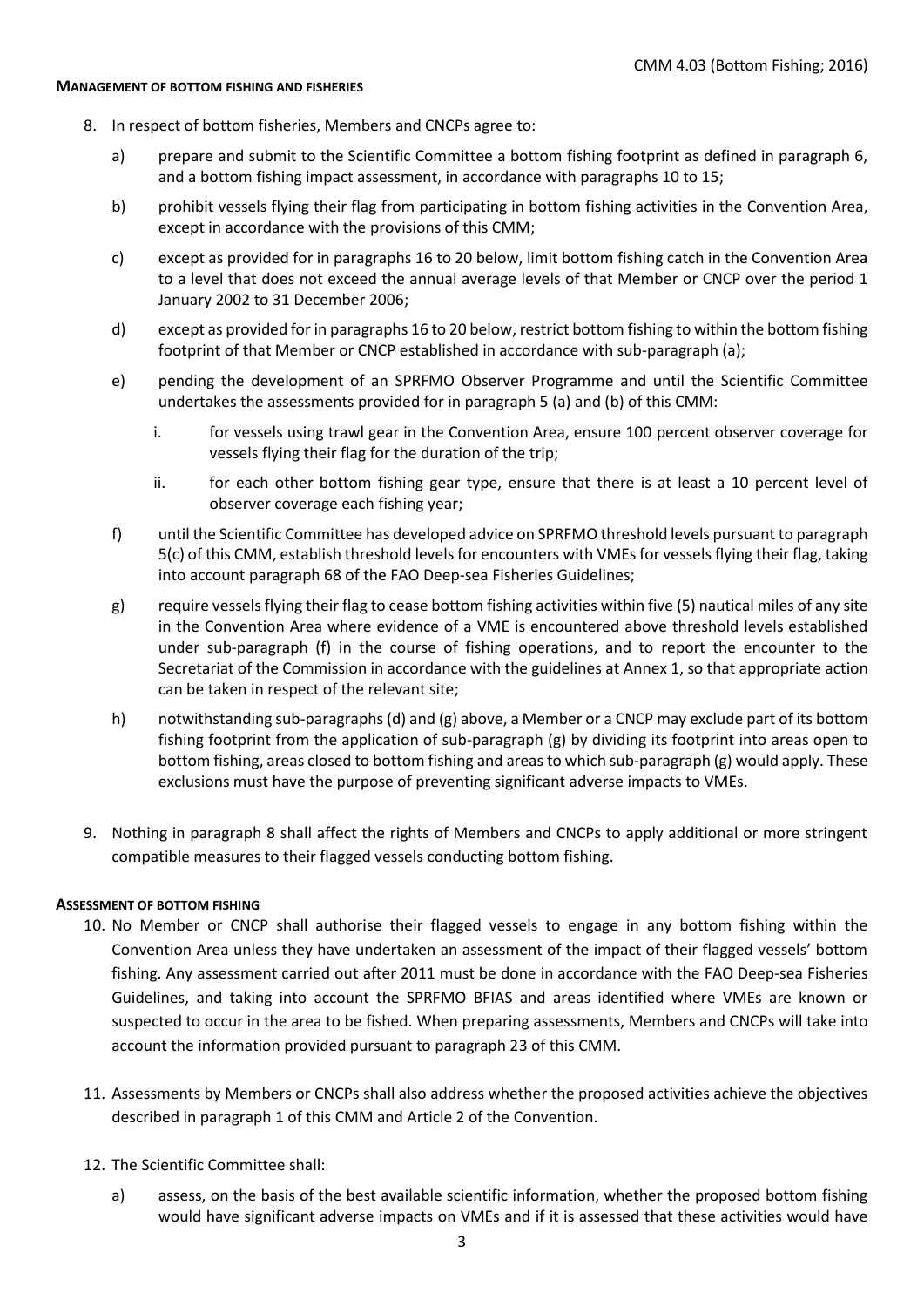significant adverse impacts, recommend measures to prevent such impacts, or recommend that the proposed bottom fishing should not proceed;

- b) assess, taking into account, *inter alia*, the cumulative impacts of other fishing occurring in the region where such information is available, whether the proposed activities are consistent with paragraph 1 of this CMM and Article 2 of the Convention;
- c) provide recommendations and advice to the Commission on the assessment.
- 13. The Commission shall:
	- a) on the basis of these assessments and taking into account the recommendations and advice of the Scientific Committee, consider whether, and if applicable the extent to which, bottom fishing in the region of the Convention Area for which the assessment was conducted, can be authorised and which, if any, measures are required, to prevent significant adverse impacts on VMEs;
	- b) make their determinations and any Scientific Committee evaluations publicly available.
- 14. Members and CNCPs shall ensure that assessments are updated when a substantial change in the fishery has occurred, such that it is likely that the risk or impacts of the fishery may have changed.
- 15. These assessments shall be made publicly available on the SPRFMO website.

#### **FISHING OUTSIDE THE FOOTPRINT OR ABOVE REFERENCE PERIOD CATCH LEVELS**

16. Notwithstanding paragraphs 8(c) and (d), a Member or CNCP may apply to the Commission to either:

- a) undertake bottom fishing in the Convention Area where they do not have a bottom fishing footprint;
- b) undertake bottom fishing in the Convention Area but outside their footprint established in accordance with paragraph 8(a); or
- c) exceed the average level of catch for bottom fishing established in accordance with paragraph 8(c).
- 17. The Member or CNCP shall prepare and submit to the Secretariat for consideration by the Scientific Committee 60 days in advance of a Scientific Committee meeting, an application outlining their proposal to commence bottom fishing or their proposal to fish outside their footprint or above reference year catch levels, in accordance with paragraphs 10 and 11. Such an application will take into account the results of any public consultation conducted by that Member or CNCP.
- 18. Assessments by Members or CNCPs shall be submitted to the Scientific Committee for review. The Scientific Committee will consider the assessments in accordance with paragraph 12.
- 19. The Commission shall consider the assessments in accordance with paragraph 13. These assessments shall be made publicly available on the SPRFMO website.
- 20. Members and CNCPs shall not permit bottom fishing to occur until it has been authorised in accordance with paragraphs 16 to 19.
- 21. The requirements in paragraphs 16 to 20 are in addition to the requirements in any other measures adopted under Article 22 of the Convention with respect to new and exploratory fisheries.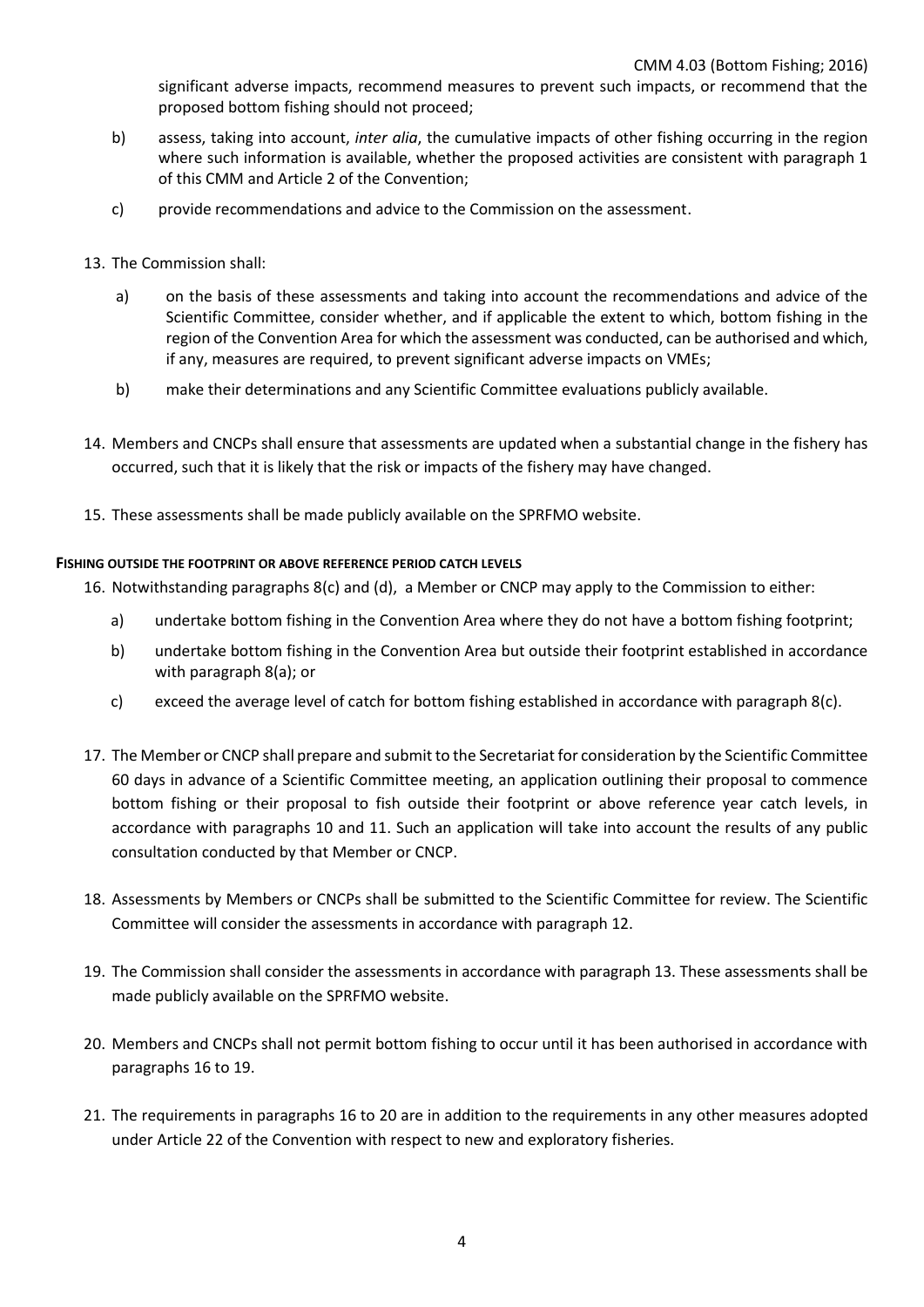#### **VULNERABLE MARINE ECOSYSTEMS**

- 22. Subject to paragraph 8(h) of this CMM, in respect of areas where VMEs are known to occur or are likely to occur based on the best available scientific information, the Commission shall close such areas to bottom fishing by a particular gear type or types, drawing on advice from the Scientific Committee provided under paragraph 5, unless, based on an assessment undertaken in accordance with either paragraphs 10 to 15 or paragraphs 16 to 19 above, the Commission determines that such bottom fishing will not have significant adverse impacts on VMEs.
- 23. Members and CNCPs shall cooperate to identify, on the basis of the best available scientific information, areas where VMEs are known or likely to occur in the Convention Area and to map these sites, and provide such data and information to the SPRFMO Secretariat for circulation to all Members and CNCPs.

#### **MONITORING, CONTROL AND REPORTING OF BOTTOM FISHING**

- 24. All Members and CNCPs whose vessels participate in bottom fishing shall, *inter alia*:
	- a) ensure that their vessels are equipped and configured so that they can comply with all relevant SPRFMO CMMs and shall only authorise their vessels to fish in the Convention Area where they are able to exercise their responsibilities as a flag State under the Convention and the CMMs;
	- b) ensure that vessels meet the level of observer coverage specified in paragraph 8(e) of this CMM to collect data in accordance with this and other CMMs;
	- c) prohibit their vessels from participating in bottom fishing if the agreed minimum required data submissions have not been provided in accordance with the agreed subset of the vessel identification data requirements,
	- d) require each of their vessels to operate a vessel monitoring system polling once every two hours for the duration of the trip<sup>1</sup>, and report back to its flag state in accordance with the SPRFMO Data Standards or any other relevant CMM;
	- e) in respect of each vessel, submit VMS reports in an electronic format to the Secretariat in accordance with any VMS CMM adopted by the Commission; and
	- f) report, in an electronic format, the monthly catches of their flagged vessels to the Secretariat within 20 days of the end of each month, in accordance with the SPRFMO Data Standards.
- 25. The Executive Secretary shall circulate monthly catch reports (from data provided in accordance with paragraph 24(f)) aggregated by flag State, to all Members and CNCPs as soon as possible, once collated.

#### **COOPERATION WITH OTHER STATES**

26. Members and CNCPs resolve, individually or jointly, to request those States that are undertaking bottom fishing for fishery resources in the Convention Area but are not currently Members of or CNCPs to the Convention to cooperate fully in the implementation of this measure and to consider participating in the work of SPRFMO as a matter of priority.

#### **REVIEW**

**.** 

27. This CMM shall apply until the close of the annual Commission meeting in 2017 unless determined otherwise by the Commission. It shall be reviewed at the regular meeting of the Commission in 2017. Such review shall take into account, *inter alia*, the latest advice of the Scientific Committee, including with respect to appropriate catch levels for principal target species and/or appropriate reference periods, in accordance with the objectives described in paragraph 1 of this CMM.

<sup>&</sup>lt;sup>1</sup> The term "duration of the trip" commences from the time the vessel departs from port, includes all times that it is in the Convention Area and concludes once it enters port.